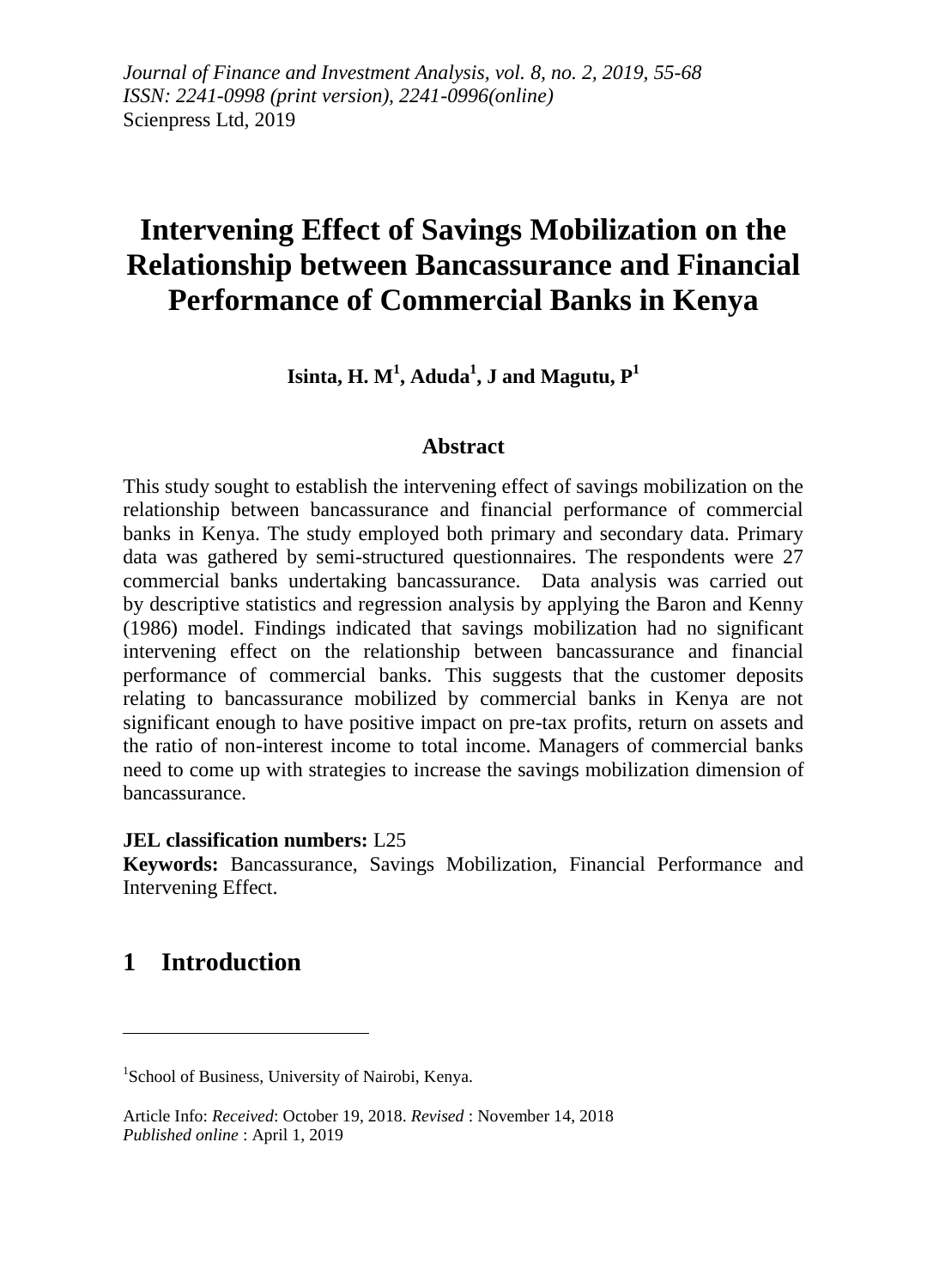Financial innovations have seen the advent of bancassurance globally and locally mainly triggered by the promulgation of the financial holding company law, removal of pre-existing regulatory barriers that prohibited banks from selling insurance products, inter-linkage coupled with globalization of financial markets and diversification into non-financial intermediation roles to reduce company exposure (Staikouras, 2006; Artikis, Mutenga & Staikouras , 2008; Wu, Lin, & Lin, 2008). As a result, life insurance funds, pension funds, unit-linked insurance policies and mutual funds products that are sold by bancassurance entities have significantly contributed to gross financial savings mobilization in various countries. Furthermore the complementary nature of insurance products towards bank advances and ease of access to the bank customers results in cost efficiencies leading to improved financial performance of commercial banks (Trichet, 2005; Mishra, 2012; Chari & Jayalakshmi, 2014).

Bancassurance is an arrangement where a bank sells insurance products by utilizing their delivery framework or external distribution entities. This arrangement entails combining higher selling expertise of the insurance entities and the strength of banks of being customer focused (Hughes, 1994; Yuan, 2011). Proponents of the concept argue that bancassurance structures inculcates accountability in managers, realizes economies of scale/scope, contributes to stable financial systems, growth of national economy alongside facilitating efficient restructuring (Staikouras , 2006). Savings mobilization involves collecting obligatory and voluntary savings by transferring funds from people and organizations that have surplus of available funds to people and organizations that have a shortage. It is therefore regarded as deposit mobilization (Rose & Kolari, 1995; Alamgir & Dowla, 2003). Saving at the household level achieves the following objectives; retirement and bequests savings, funding big projects in life like house acquisition, to cushion against unanticipated financial loss as well as smoothening the provision of resources to achieve uninterrupted consumption (Seguino & Floro, 2003).

Commercial banks that practice bancassurance in Kenya form the contextual basis of this study. Kenya's insurance reach in 2015 ranked 2.79% against 2.93% in 2014. Penetration in 2014 was influenced by upward rebasing of GDP. Comparatively, insurance penetration in China was 4.4% as at 2015. The low insurance penetration in Kenya is attributed to relying on traditional insurance sales channels with little use of bancassurance sales channels over the years, unexploited insurance business potential in segments such as oil and gas, real estate, infrastructure, micro insurance and agriculture . There are 27 commercial banks practicing bancassurance in Kenya currently. The commercial banks in Kenya fulfill an important function of providing loans to other economic sectors. Gross loans extended by the banking sector in Kenya went up from kshs 2.17 trillion in 2015 to kshs 2.29 trillion in 2016 (Zheng, Liu & Dickinson, 2008; AKI, 2015; CBK, 2015; CBK, 2016).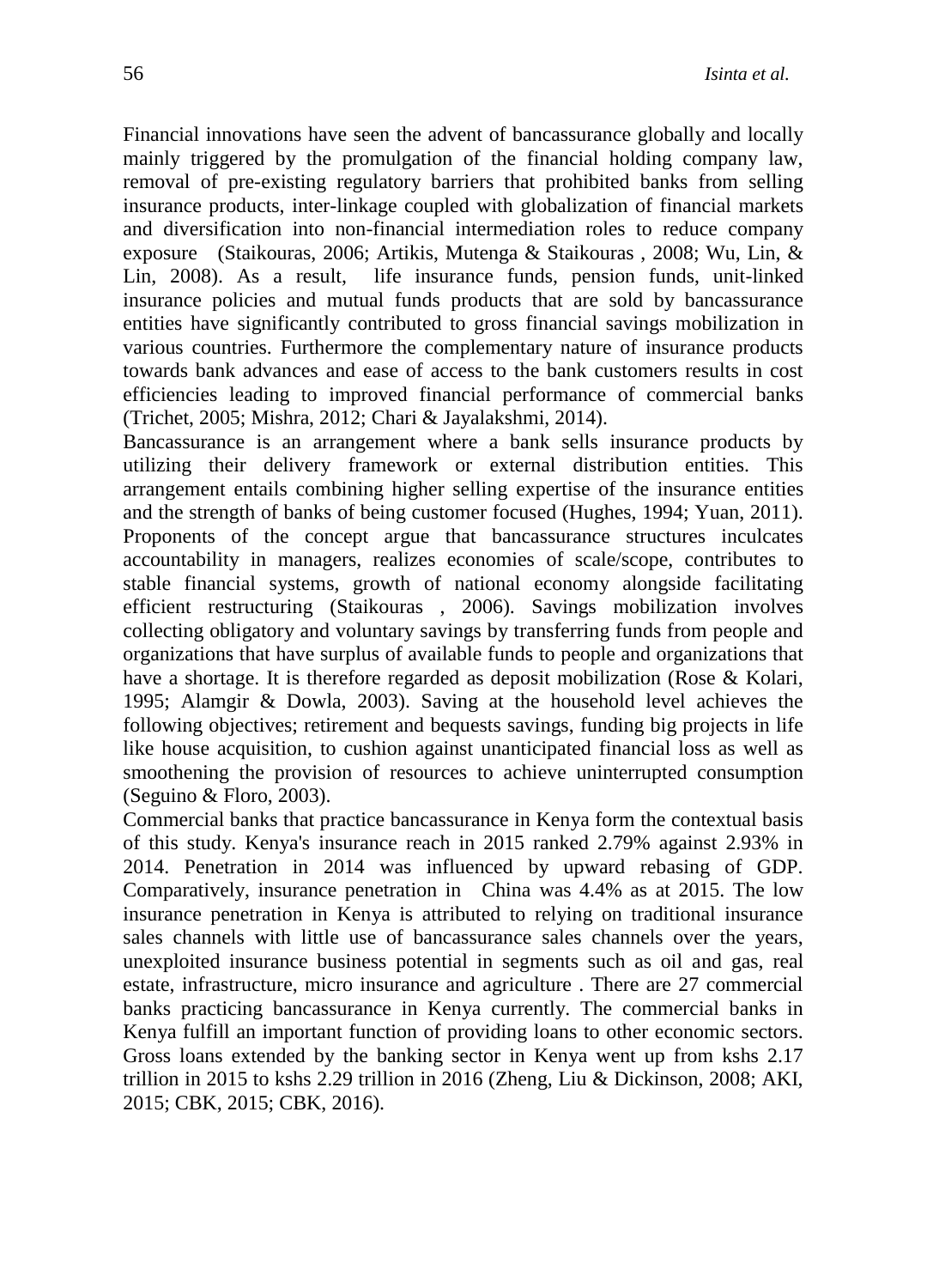# **2 The Research Problem**

Bancassurance is a new development in financial system that has re-engineered the selling of insurance products and fulfilled the bundling of financial products. More so, deregulation and liberalization of financial services has yielded convergence of banks and insurances through bancassurance. Equally, bancassurance has been noted as increasing insurance sales, enhancing savings mobilization and improving financial performance of commercial banks (DeYoung & Rice, 2004; Artikis et al., 2008; Hong & Lee, 2012; Mishra, 2012; Chepkoech & Omwenga, 2015). In view of the foregoing, it was important to examine the inter-relationships between bancassurance, savings mobilization and financial performance.

This study sought to address a number of gaps. Firstly, previous studies revealed insignificant or weak relationship between bancassurance, savings mobilization and financial performance. For instance, Voutilainen (2004) found out that banks and insurance companies offer products that are akin to each other hence sharing public savings leading to insignificant effect on savings mobilization. Trichet (2005) conveyed findings indicating weak relationship between savings mobilization and financial performance of bancassurance entities. Further, Ang (2010) documented that insurance is negatively related to private savings, contrary to theoretical principles because the scope of the study covered the private sector of Malaysia only excluding the public sector.

Secondly, several methodological gaps were observed in past studies. These gaps are in terms of small sample size, performance measures and indicators covering a narrow time frame and data that is not all-inclusive. Gujral (2014) analyzed a small sample of eight banks out of fifty seven in the study of bancassurance effect on banking industry in India; Bergendahl (1995) while assessing the profitability of bancassurance examined a sample of two banks. This study filled the gap in the above studies by covering a wider sample of twenty seven commercial banks. Vennet (2002) utilized average financial data of a short period between 1995 and 1996 to measure the profitability of financial holding companies, banks that undertake more functions besides financial intermediation and specialized banks. This study addressed this gap by analyzing absolute financial data for five financial years. Methodological weaknesses affect the substance and objectiveness of the findings of studies.

Thirdly, the existing empirical studies have not integrated the three variables of bancassurance, savings mobilization and financial performance into one conceptual model. Bergendahl (1995) utilized two variables of bancassurance and profitability, Voutilainen (2004) examined two variables of bancassurance arrangements and customer's preferences and Nurullah and Staikouras (2008) analyzed two variables of risk and profitability. This study addressed the gap by employing an expanded interlinked model of analyzing the relationship between bancassurance, savings mobilization and financial performance.

Lastly, there are contextual gaps exhibited by prior studies. Empirical studies on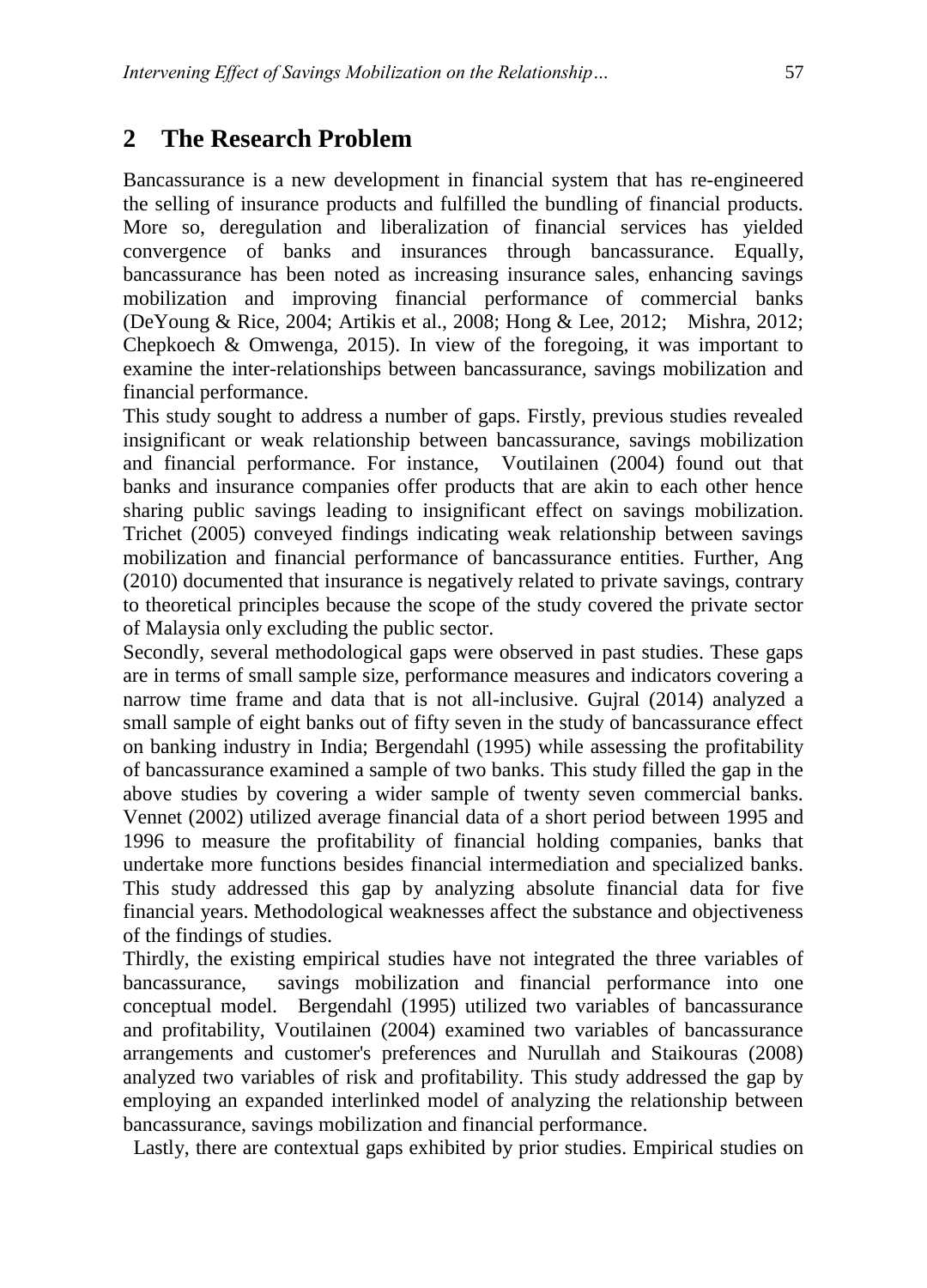the relationship between bancassurance and financial performance of commercial banks were carried out in foreign countries whose contextual environments are not similar to Kenya, therefore, their findings and conclusions cannot be extended to Kenya. For instance, Fields et al. (2007) assessed in the U.S. the viability of bancassurance mergers between banks and insurance companies, Vennet (2002) analyzed whether financial conglomerates and universal banks that undertake bancassurance earn higher profits than specialized banks that are not engaged in bancassurance in Europe while Bergendahl (1995) examined how bancassurance can be made a profitable strategy for European banks. The findings and conclusions of the foregoing studies apply to contexts of U.S. and Europe respectively and may not automatically be extended to Kenyan context.

### **3 Objective of the Study**

The objective of the study was to determine the intervening effect of savings mobilization on the relationship between bancassurance and financial performance of commercial banks in Kenya.

The study tested the following null hypothesis;

*H1: There is no significant intervening effect of savings mobilization on the relationship between bancassurance and financial performance of commercial banks in Kenya.*

### **4 Review of Related Literature**

Trichet (2005) investigated how relevant insurance sector is in stabilizing Europe's financial system. The study documented sources of risk together with exposure of the banking and insurance service industries and what that portends for financial stability. Results indicated weak relationship between savings mobilization and financial performance of bancassurance entities. The study provides evidence that savings mobilization has no significant intervening effect on the relationship between bancassurance and financial performance of commercial banks doing bancassurance. More so, the study elaborates the gap of weak relationship between savings mobilization and financial performance of commercial banks transacting bancassurance. However, the study did not conceptualize the variables with dependent variable, independent variable and intervening variable. The current study contributed to knowledge by examining the interrelationships between bancassurance, savings mobilization and financial performance.

Mishra (2012) explored the challenges of bancassurance in India and the strategies and policies of making it beneficial to customers, insurance companies and banks. The study interviewed 350 officials from large public sector banks and insurance companies from Kolkata and its environs in India. Simple convenience random sampling method was applied in selecting the sample. Results indicated that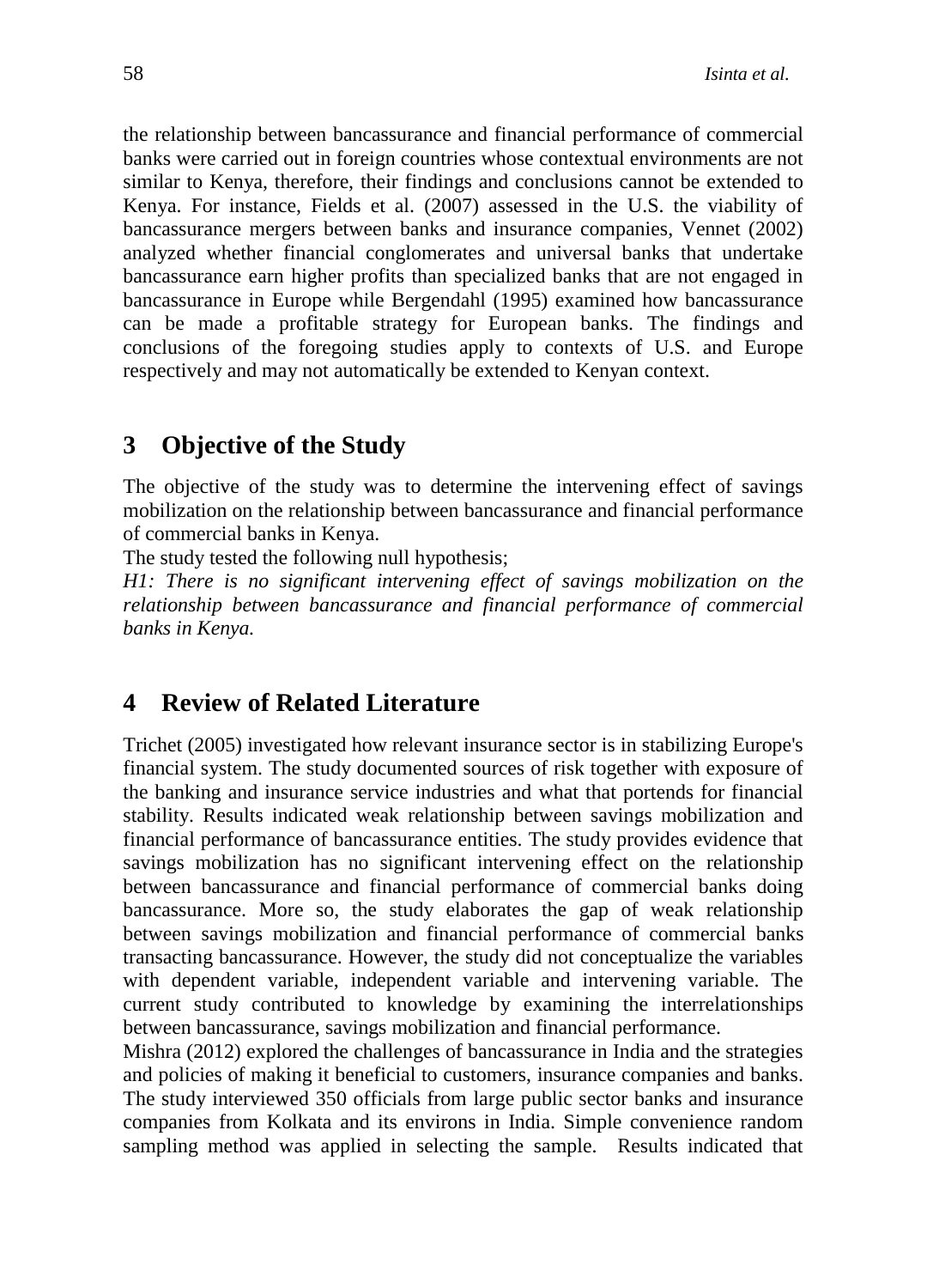among the benefits derived from bancassurance by banks is winning new customers and better penetration in existing customer base therefore increasing savings mobilization which in turn increases profitability. The findings therefore evidences that savings mobilization has significant intervening effect on the relationship between bancassurance and financial performance of commercial banks. The current study added value to knowledge by interrogating the intervening effect of savings mobilization on the relationship between bancassurance and financial performance. On the other hand, the study has a weakness of employing convenience sampling method that is not probability driven and unreliable at the same time.

Kumari (2012) conducted a study on bancassurance arrangement models and customer attitudes towards the same in India. A sample of 115 customers for 10 banks was picked from Visakhapatnam town by convenience sampling method. Findings showed that most customers prefer buying insurance products from banks than from insurance agents. Out of 115 respondents 26 (i.e. 23%) stated that they buy pension insurance products from banks while 82 (i.e. 71%) buy unit linked insurance plans. Pension insurance products and unit linked insurance plans are long term savings products and holders of this policies open savings bank accounts with commercial banks undertaking bancassurance therefore enhancing savings mobilization and interest income levied on savings bank account holders. This testifies that bancassurance contributes positively to savings mobilization by commercial banks as well as their profitability. The findings show that savings mobilization has significant intervening effect on the relationship between bancassurance and financial performance of commercial banks. However, the study is deficient in as far as a small sample of 10 banks was examined.

Chari and Jayalakshmi (2014) examined the perception of insurance policy holders about bancassurance and their market related attitude towards the same phenomenon in India. A sample of 10 banks that transacted bancassurance were covered while SPSS and Chi-Square technique were applied in data analysis. Findings revealed that bancassurance has grown to become an important channel of tapping household financial savings and bank clients are contented with obtaining insurance policies from banks. Life insurance funds component in total household savings in India grew from 22.3% in 2010-2011 to 23.1% in 2011-2012 whereas pension funds component increased from 14% in 2010-2011 to 15.6% in 2011-2012. Therefore, bancassurance has a significant effect on savings mobilization which in turn enhances profitability because the savings related bank accounts realize interest income. This outcome discloses that savings mobilization has a significant intervening effect on the relationship between bancassurance and financial performance of commercial banks. On the other hand, it is observed that the study has a shortcoming of covering a small sample of ten banks. The studies reviewed above explain the methodological gaps expressed in the research problem.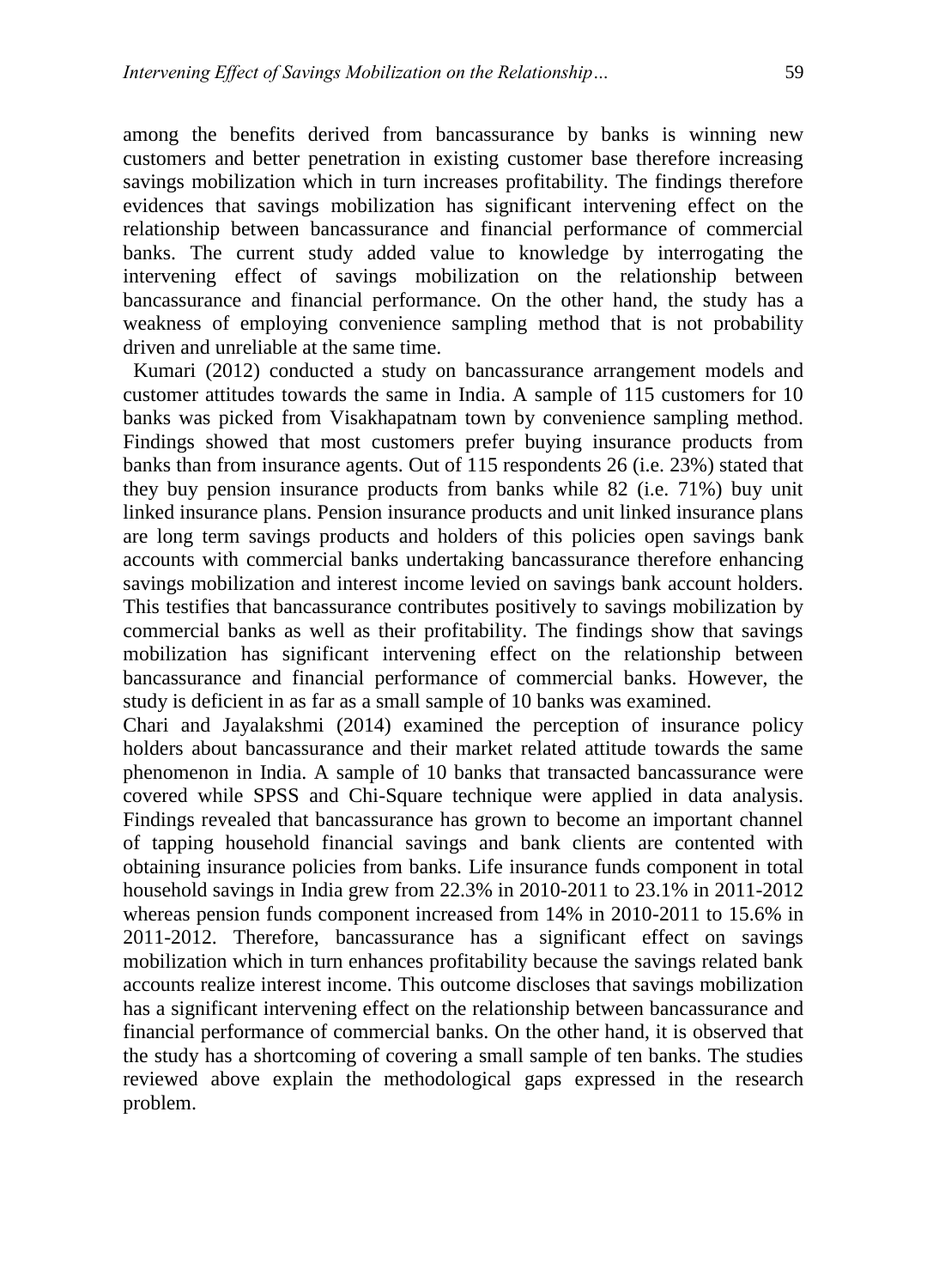# **5 Methodology**

This study employed descriptive correlational research design. The choice of descriptive plan was deemed suitable for this research because the characteristics, the extent, magnitude, distributions and trends of bancassurance, savings mobilization and financial performance of commercial banks undertaking bancassurance in Kenya were all described in detail.

The focus population was all licensed commercial banks practicing bancassurance in Kenya. The list of all commercial banks undertaking bancassurance in Kenya according to Central Bank of Kenya bank supervision annual report of 2016 was twenty seven. Each commercial bank engaged in bancassurance forms the element of the population. The entire 27 commercial banks undertaking bancassurance in Kenya were surveyed. In testing hypothesis, the study utilized both primary and secondary data. Primary data was collected by semi-structured questionnaire containing closed end questions together with likert scale kind of statements in certain cases. Secondary data was obtained from Central Bank of Kenya bank supervision yearly publication of 2016 and published financial statements information of commercial banks.

The study employed diverse statistical techniques to analyze the data collected. This encompassed: (a) descriptive statistical analysis of variables, (b) correlation analysis among variables, (c) internal consistency reliability analysis using Cronbach's alpha and (e) simple and multiple linear regression analysis.

# **6 Presentation and Analysis of Empirical Results**

#### **6.1 Reliability Test**

The study employed reliability test tool of Cronbach's alpha to evaluate data gathering instrument.

| Table 1: Reliability Statistics |                 |  |  |  |  |
|---------------------------------|-----------------|--|--|--|--|
| Cronbach's Alpha                | Number of Items |  |  |  |  |
| 0.644                           |                 |  |  |  |  |
| Source: Primary Data            |                 |  |  |  |  |

Table 1: Reliability Statistics

Table 1 presents the reliability scores for the extent of insurance policies sold by commercial banks in Kenya with an alpha coefficient of 0.644 for the four scale items used in the questionnaire. The alpha coefficient is slightly lower than ideal standard set at 0.7 although it meets the minimum set threshold of being above 0.5 as advised by George & Mallery (2003). However, this does not necessarily mean that internal consistency of the data was compromised. Low Alpha coefficient may be explained by the small number of scale questions considered in the test (Tavakol, 2011), this study utilized 4 items.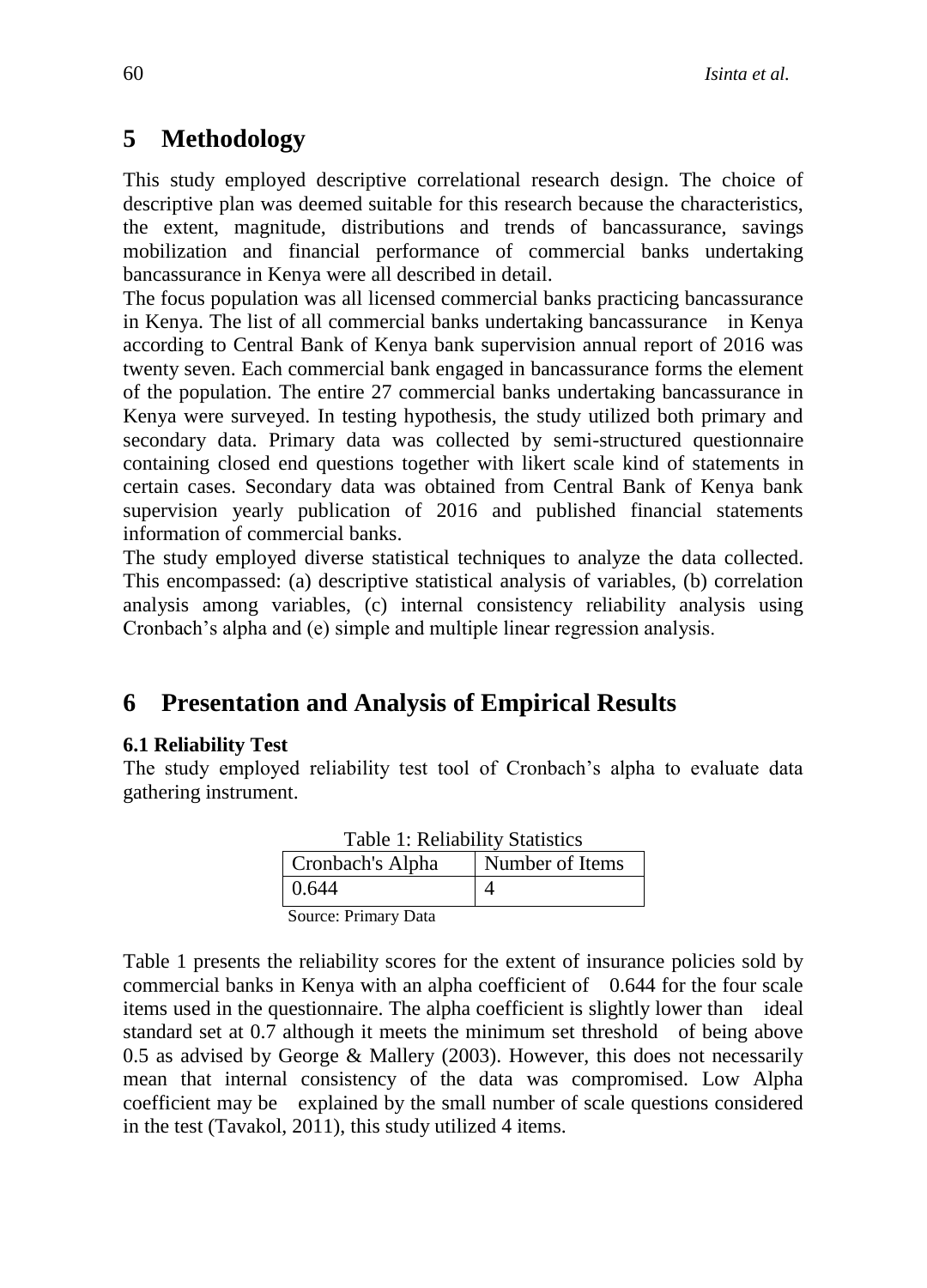#### **6.2 Amount of Premiums Realized from Selling Insurance Products**

This study applied four indicators to measure bancassurance. This comprised of general insurance policies' premiums, ordinary life insurance policies' premiums, credit life insurance policies' premiums and other insurance policies' premiums. The amounts generated by each commercial bank is reported in table 2 below;

| Bank #             |          | <b>Cumulative</b>    |                |                  |             |
|--------------------|----------|----------------------|----------------|------------------|-------------|
|                    | General  | <b>Ordinary Life</b> | Credit Life    | Other            |             |
| Bank 1             | 55       | $\overline{0}$       | 10             | $\overline{0}$   | 65          |
| Bank 2             | 104.365  | $\overline{0}$       | 96.1375        | 72.2825          | 272.785     |
| Bank 3             | 276      | $\overline{0}$       | 27             | $\overline{0}$   | 303         |
| Bank 4             | 498      | 34                   | 246            | $\overline{0}$   | 778         |
| Bank 5             | 2.54     | 17.42                | $\overline{0}$ | $\boldsymbol{0}$ | 19.96       |
| Bank 6             | 10       | $\overline{0}$       | 109            | $\overline{7}$   | 126         |
| Bank 7             | 124.5    | $\boldsymbol{0}$     | 111            | $\boldsymbol{0}$ | 235.5       |
| Bank 8             | 405      | 97.5                 | 288.333        | $\overline{0}$   | 790.833     |
| Bank 9             | 10       | $\boldsymbol{0}$     | $\overline{2}$ | $\overline{0}$   | 12          |
| Bank 10            | 7.316667 | $\overline{0}$       | 0.27           | 0.09             | 7.676667    |
| Bank 11            | 11       | $\overline{0}$       | 3              | $\overline{0}$   | 14          |
| Bank 12            | 11       | $\overline{0}$       | $\overline{3}$ | $\overline{0}$   | 14          |
| Bank 13            | 2208.16  | $\overline{0}$       | 690.45         | 237.542          | 3136.152    |
| Bank 14            | 2.202    | $\overline{0}$       | 990.628        | 237.542          | 1230.372    |
| Bank 15            | 53.425   | $\overline{0}$       | $\overline{0}$ | $\boldsymbol{0}$ | 53.425      |
| Bank 16            | 53.425   | $\overline{0}$       | $\overline{0}$ | $\overline{0}$   | 53.425      |
| Bank 17            | 150      | 20                   | 15             | $\overline{0}$   | 185         |
| Bank 18            | 150      | 20                   | 15             | $\overline{0}$   | 185         |
| Bank 19            | 334.268  | 1.588                | 70.524         | $\overline{0}$   | 406.38      |
| Bank 20            | 334.268  | 1.588                | 70.524         | $\overline{0}$   | 406.38      |
| Bank 21            | 40       | 5                    | 10             | $\overline{0}$   | 55          |
| Bank 22            | 40       | 5                    | 10             | $\overline{0}$   | 55          |
| Bank 23            | 10       | 15.03                | 344.57         | 6.4              | 376         |
| Bank 24            | 10       | 15.03                | 344.57         | 6.4              | 376         |
| <b>Grand Total</b> |          |                      |                |                  | 9156.888667 |

Table 2: Average Premiums Generated (kshs Millions)

Source: Primary Data

#### **6.3 Savings Related to Bancassurance Mobilized by Commercial Banks**

Managers completing the questionnaires were asked to state the amount of customer deposits relating to bancassurance that was made into their commercial banks. The outcome of the responses is contained in table 3 below.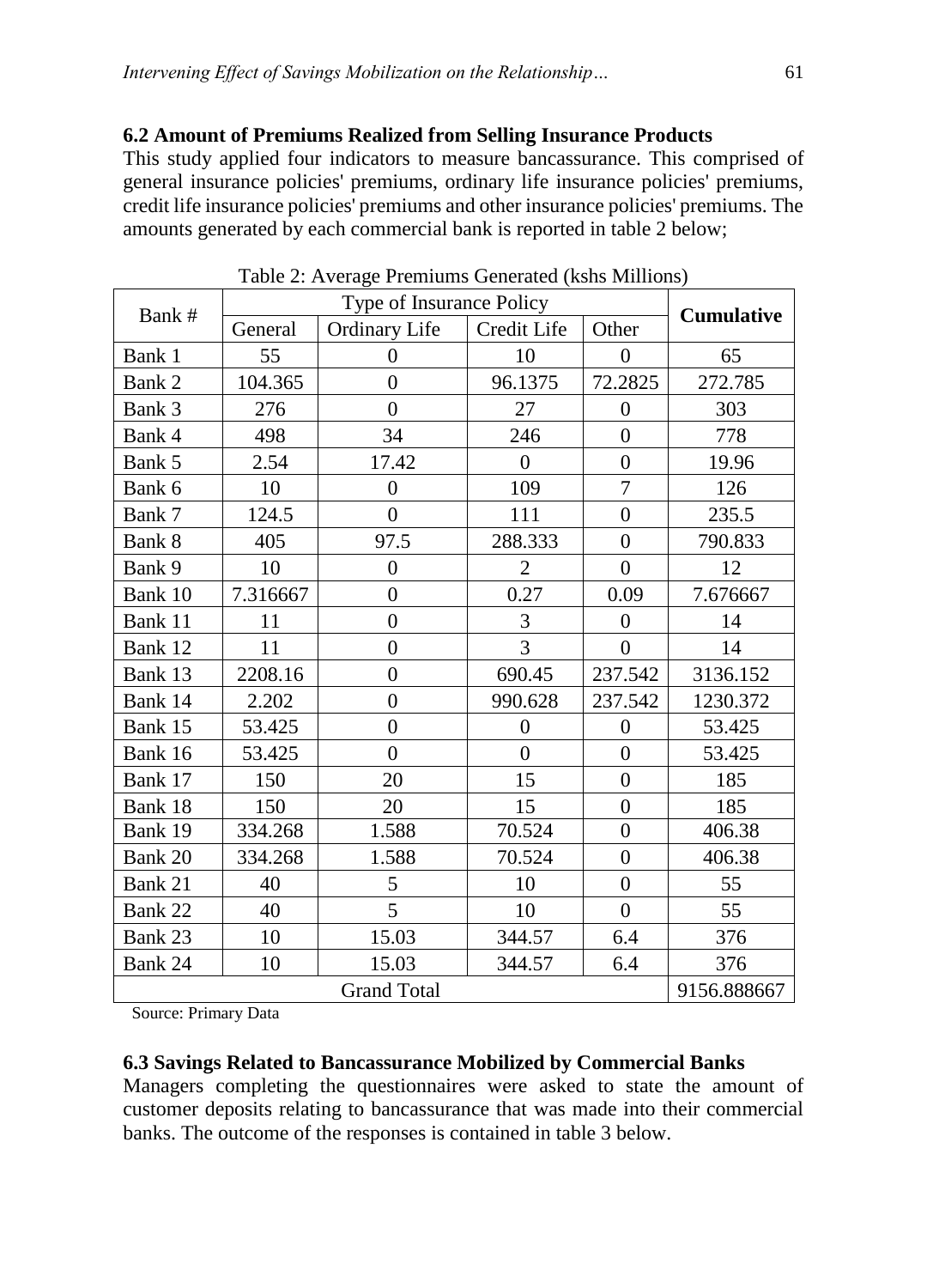| Savings related to         | Distribution   |            |          |
|----------------------------|----------------|------------|----------|
| bancassurance mobilized by |                |            |          |
| commercial banks (Kshs     |                |            | Rank     |
| millions)                  | Frequency      | Percentage |          |
| $2 - 125$                  | 9              | 37.5       |          |
| $126 - 249$                | 5              | 20.8       | Majority |
| >622                       | 5              | 20.8       |          |
| $250 - 373$                | 3              | 12.5       | Moderate |
| 374 - 497                  | $\overline{2}$ | 8.4        | Few      |
| $498 - 621$                | 0              | $\theta$   | None     |
| <b>TOTAL</b>               | 24             | 100        |          |
| Arithmetic mean            | 249.9          |            |          |

Table 3: Savings Related to Bancassurance Mobilized by Commercial Banks

Source: Primary Data

The outcome presented in table 3 above shows that majority commercial banks (58.3%) mobilized average savings related to bancassurance up to a maximum of kshs 249 million during the study period, moderate percentage of commercial banks (33.3%) mobilized average savings ranging from kshs 250 million upto kshs 373 million and above kshs 622 million while few commercial banks (8.4%) mobilized savings averaging between kshs 374 million and kshs 497 million. This manifests that commercial banks mobilize savings through bancassurance though not substantially with an average of kshs 249.9 million per bank over the five years period.

#### **6.4 Composite Financial Performance Index**

Secondary data was collected for each commercial bank covering the period 2011-2015 on pre-tax profits, total net assets value, non-interest income and total income. Return on assets measure was computed by the formula;

Pre−tax profits *<u><i><u>FIE-tax</u>* proj<sub>tts</sub></del> \* 100.<br>Total net assets</u> Non-interest income ratio was computed by the formula;

> Non-interest income *\*100*

| Bank # | Year       |          |           |            |            | <b>TOTAL</b> |
|--------|------------|----------|-----------|------------|------------|--------------|
|        | 2011       | 2012     | 2013      | 2014       | 2015       |              |
| Bank 1 | 359.9067   | 386.6745 | 630.4328  | 765.2925   | 863.5281   | 3005.835     |
| Bank 2 | $-218.439$ | 50.66272 | $-153.46$ | $-218.098$ | $-103.111$ | $-642.445$   |
| Bank 3 | 1081.795   | 1555.169 | 1853.541  | 2100.289   | 2349.37    | 8940.164     |

Table 4: Composite Financial Performance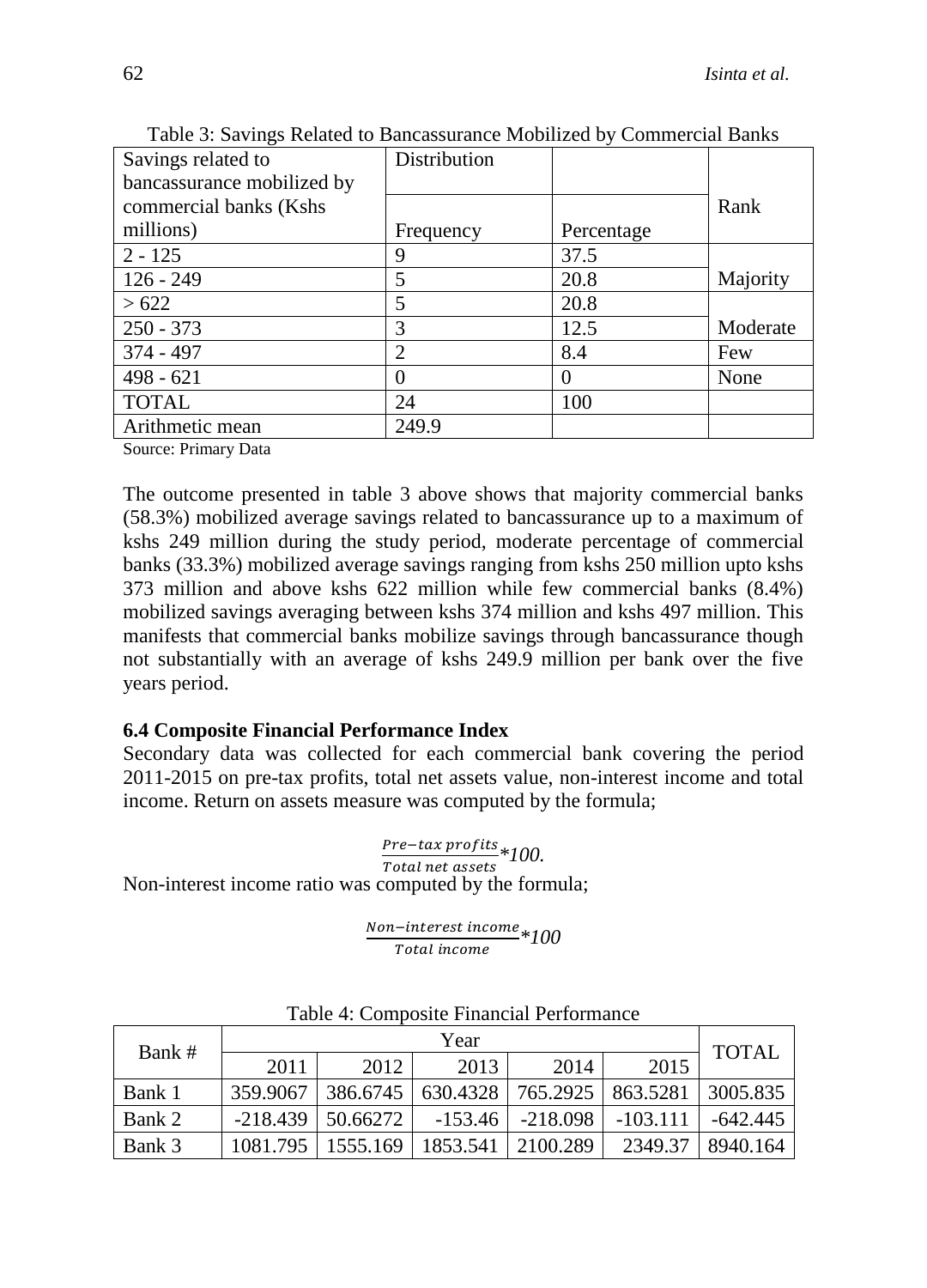| Bank 4       | 813.896  | 382.0405   | 592.4986   | 776.6354   | $-560.71$ | 2004.361   |
|--------------|----------|------------|------------|------------|-----------|------------|
| Bank 5       | 82.19714 | 58.67224   | $-47.2356$ | $-91.1863$ | 16.43047  | 18.87796   |
| Bank 6       | 1041.851 | 1569.239   | 2332.857   | 2461.383   | 2356.803  | 9762.132   |
| Bank 7       | 325.0438 | 300.3904   | 403.9553   | 427.951    | 578.4715  | 2035.812   |
| Bank 8       | 2053.948 | 3188.237   | 3564.87    | 4167.596   | 4686.4    | 17661.05   |
| Bank 9       | 85.33187 | 101.9679   | 185.5675   | 242.844    | 173.2328  | 788.944    |
| Bank 10      | 51.78964 | 124.6027   | 144.5864   | 204.8583   | 364.0686  | 889.9056   |
| Bank 11      | 40.55922 | $-510.657$ | $-409.865$ | $-166.077$ | 31.04903  | $-1014.99$ |
| Bank 12      | 40.55922 | $-510.657$ | $-409.865$ | $-166.077$ | 31.04903  | $-1014.99$ |
| Bank 13      | 4030.605 | 5348.09    | 6071.714   | 6697.398   | 7455.339  | 29603.15   |
| Bank 14      | 4030.605 | 5348.09    | 6071.714   | 6697.398   | 7455.339  | 29603.15   |
| Bank 15      | 4689.364 | 5246.837   | 5909.516   | 7446.653   | 7807.274  | 31099.64   |
| Bank 16      | 4689.364 | 5246.837   | 5909.516   | 7446.653   | 7807.274  | 31099.64   |
| Bank 17      | 1484.374 | 1572.764   | 2018.329   | 2580.503   | 2786.279  | 10442.25   |
| Bank 18      | 1484.374 | 1572.764   | 2018.329   | 2580.503   | 2786.279  | 10442.25   |
| Bank 19      | 174.1097 | 280.8036   | 585.5114   | 871.896    | 960.1238  | 2872.444   |
| Bank 20      | 174.1097 | 280.8036   | 585.5114   | 871.896    | 960.1238  | 2872.444   |
| Bank 21      | 993.921  | 1331.43    | 1486.616   | 1505.927   | 2073.647  | 7391.542   |
| Bank 22      | 1342.14  | 1893.037   | 2657.639   | 3249.719   | 3993.895  | 13136.43   |
| Bank 23      | 4000.312 | 4335.785   | 3969.812   | 4094.018   | 4020.753  | 20420.68   |
| Bank 24      | 4000.312 | 4335.785   | 3969.812   | 4094.018   | 4020.753  | 20420.68   |
| <b>TOTAL</b> |          |            |            |            |           | 262332.2   |

Source: Primary Data

#### **6.5 Intervening Effect of Savings Mobilization on the Relationship Between Bancassurance and Financial performance**

The objective was examined by testing the null hypothesis expressed below;

*H1: There is no significant intervening effect of savings mobilization on the relationship between bancassurance and financial performance of commercial banks in Kenya.*

The null hypothesis was tested by employing the following four step regression analysis stipulated by Baron and Kenny (1986):

Results of regression analysis are presented in table 5 below.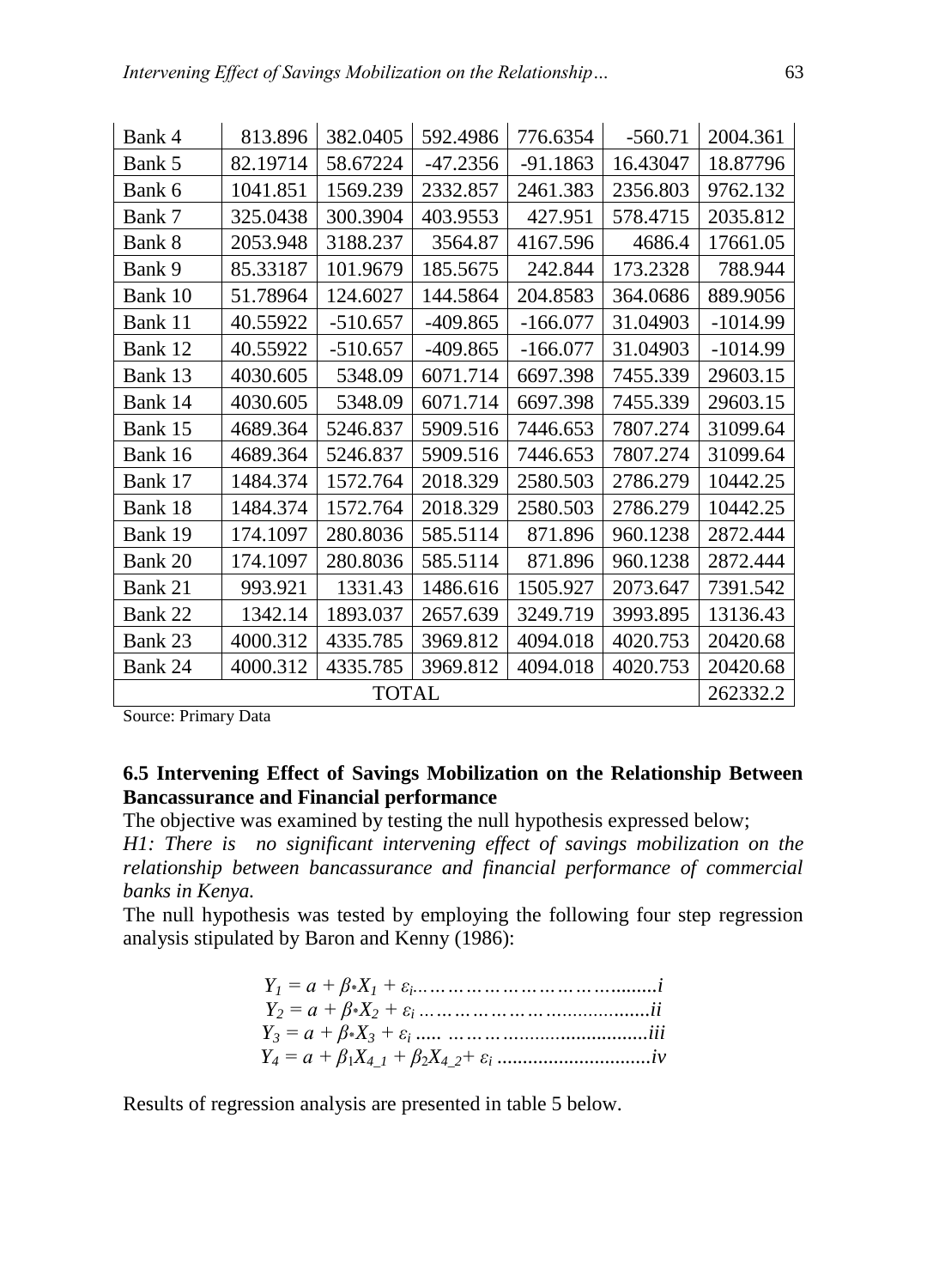| T mancial I cribiniance |               |              |              |                |  |
|-------------------------|---------------|--------------|--------------|----------------|--|
|                         |               |              |              | SM, BA &       |  |
|                         | BA & FPa      | BA & SMb     | SM & FPc     | FPd            |  |
| Bancassurance           | 0.566(0.004)  | 0.23(0.279)  |              | 0.581(0.005)   |  |
| Savings                 |               |              |              |                |  |
| mobilization            |               |              | 0.067(0.756) | $-0.067(0.72)$ |  |
| Adjusted $R^2$          | 0.29          | 0.01         | $-0.041$     | 0.26           |  |
|                         | 10.372(0.004) | 1.231(0.279) | 0.099(0.756) | 5.048(0.016)   |  |

Table 5. Regression Results of Bancassurance, Savings Mobilization and Financial Performance

P-value in parenthesis

a-Dependent: Financial performance

b-Dependent: Savings mobilization

c-Dependent: Financial performance

d-Dependent: Financial performance

Source: Primary Data

According to Baron and Kenny (1986), intervention is realized in this study if bancassurance predicts financial performance, bancassurance predicts savings mobilization, savings mobilization predicts financial performance and at the same time bancassurance predicts financial performance when savings mobilization is existing in the model. Results of the above regression analysis exhibit that bancassurance did not predict savings mobilization in step two and savings mobilization did not predict financial performance in step three. In totality therefore, savings mobilization has no significant intervening effect on the relationship between bancassurance and financial performance of commercial banks in Kenya. The findings support the null hypothesis that there is no significant intervening effect of savings mobilization on the relationship between bancassurance and financial performance of commercial banks in Kenya.

## **7 Discussion of the Findings**

The objective of this study investigated the intervening effect of savings mobilization on the relationship between bancassurance and financial performance of commercial banks in Kenya. Savings mobilization was measured by the amount of customer deposits relating to bancassurance.

The null hypothesis predicted that there is no significant intervening effect of savings mobilization on the relationship between bancassurance and financial performance of commercial banks in Kenya. Results conveyed in table 5 shows that bancassurance did not predict savings mobilization in model 2 and savings mobilization did not predict financial performance in model 3. This evidences that there is no significant intervening effect of savings mobilization on the relationship between bancassurance and financial performance of commercial banks. The findings support the null hypothesis.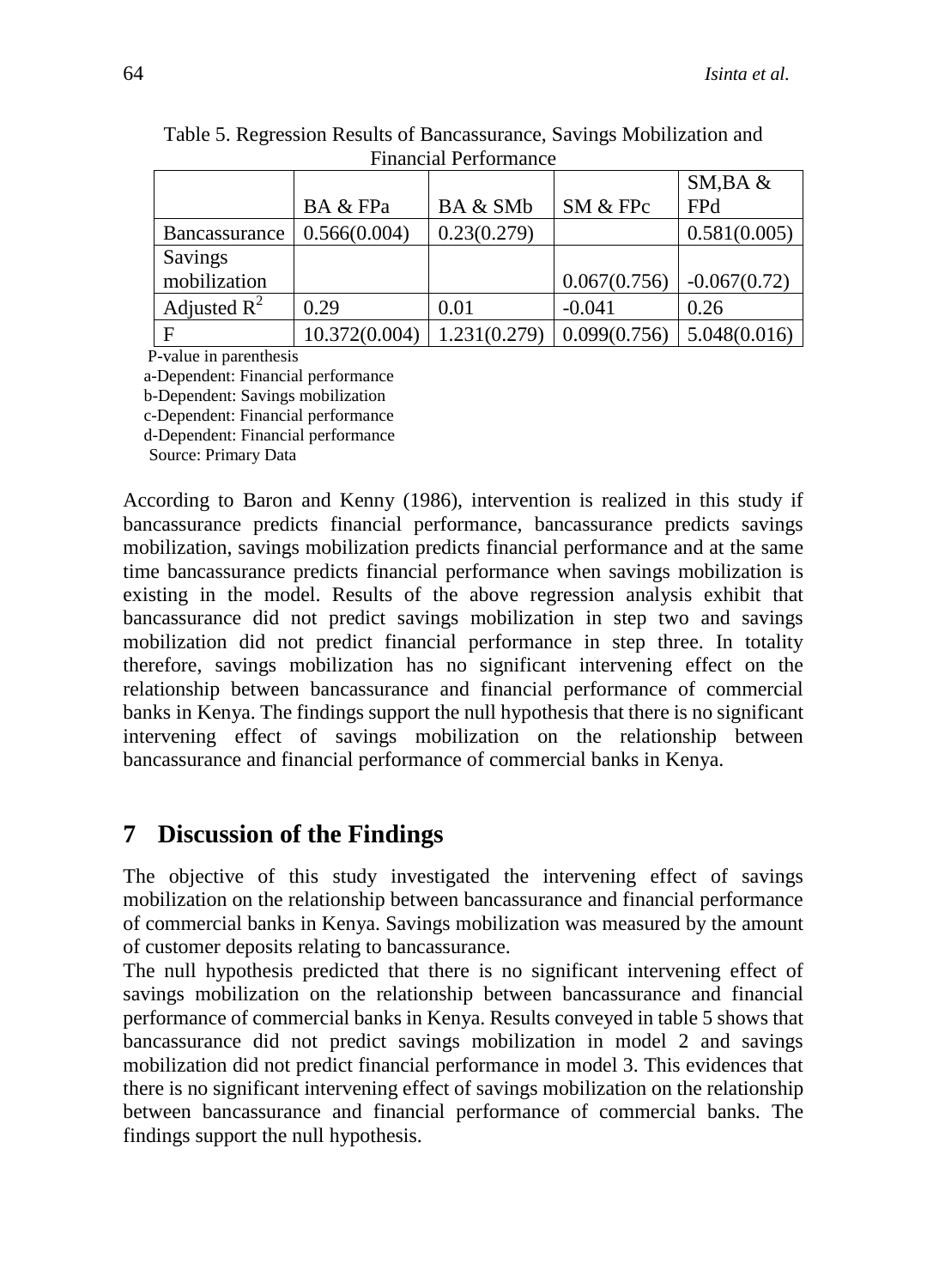This finding is in agreement with Trichet (2005) study that discovered negligible inter-linkages between savings mobilization and financial performance of commercial banks undertaking bancassurance, while Ang (2010) documented that the association between insurance and private savings is negative. The findings are contrary to Mishra (2012) findings that bancassurance brings in new customers, increases customer penetration for banks therefore enhancing savings mobilization that further increases the profitability of banks. Further to this, the findings are interpreted to signify that customer deposits relating to bancassurance are not substantial enough to influence positively the relationship between bancassurance and financial performance.

#### **8 Recommendations**

Findings of the study supported the second null hypothesis culminating in the conclusion that there is no significant intervening effect of savings mobilization on the relationship between bancassurance and financial performance of commercial banks in Kenya. This suggests that the customer deposits relating to bancassurance mobilized by commercial banks in Kenya are not significant enough to have positive impact on pre-tax profits, return on assets and the ratio of non-interest income to total income. Managers of commercial banks need to come up with strategies to increase the savings mobilization dimension of bancassurance.

Reckoning that the study found that savings mobilization has no significant intervening effect on the relationship between bancassurance and financial performance, bank managers will be enlightened not to target the savings aspects of insurance products but rather the credit life insurance policies that found favourable backing by the results of this study. The research findings can further be utilized by the Government as pillars in enacting financial conglomerates laws as well as taxation laws that will create a conducive environment for bancassurance to thrive .

### **9 Suggestions for Further Research**

Economic development of any country is fundamentally driven by banking and insurance sectors. Future research would therefore examine the influence of bancassurance on the economic development of Kenya with financial performance of commercial banks fashioned as the intervening variable. In this case, economic development will be measured by Gross Development Product (GDP) of Kenya. This study analyzed the intervening effect of savings mobilization on the relationship between bancassurance and financial performance of commercial banks in Kenya. Findings indicated that savings mobilization has no significant intervening effect in the relationship between the two variables. It is recommended that future research considers the intervening effect of size of commercial banks in the relationship between bancassurance and financial growth of commercial banks.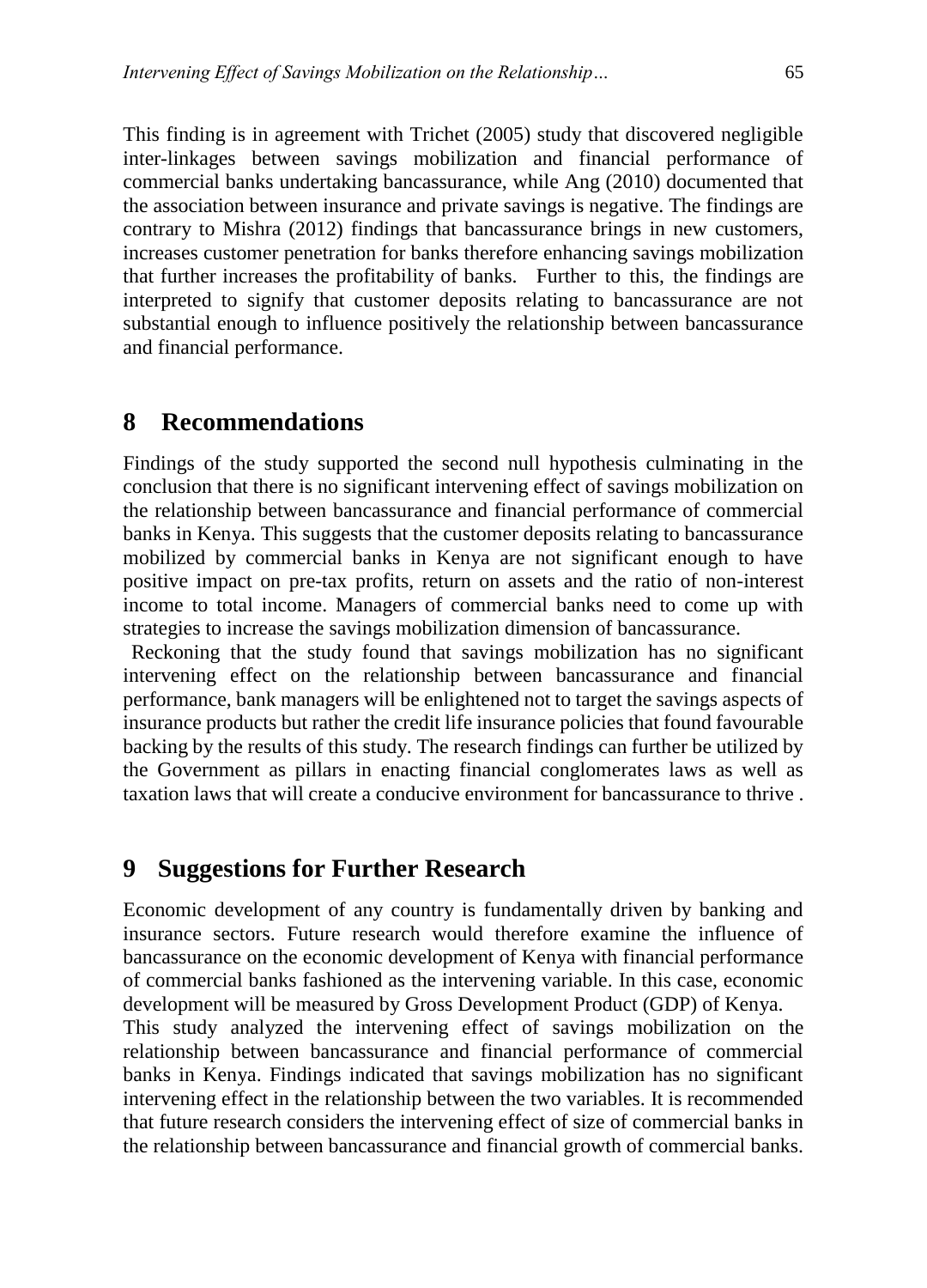### **References**

- [1] Alamgir, D., & Dowla (2003). From microcredit to microfinance: evolution of savings products by MFIS in Bangladesh. *Journal of International Development, 15*, 969-988.
- [2] Ang, J.B. (2010). Savings mobilization, financial development and liberalization: The case of Malaysia. *MPRA paper, 21718*.
- [3] Artikis, P. G., & Mutenga, S. & Staikouras, S.K. (2008). A practical approach to blend insurance in the banking network. *Journal of Risk Finance, 9(2)*, 106-124.
- [4] Association of Kenya insurers annual report. (2012) and (2014).
- [5] Bank of Africa Kenya. Retrieved February 12, 7.04pm, 2017, from http://www.boakenya.com/about-us/boak-kenya/financial-results
- [6] Barclays Bank of Kenya. Retrieved February 12, 4.05pm, 2017, from https://www.barclays.co.ke/content/dam/Kenya/barclays/pdf/Investor\_Relati ons/Annual-Reports/full
- [7] Baron, R. M. and Kenny, D.A. (1986). The Moderator Mediator variable distinction in social psychological research: conceptual, strategic and statistical considerations. *Journal of Personality and Social Psychology* , 51(6), 1173 - 1182.
- [8] Bergendahl, G. (1995). The profitability of bancassurance for European banks. *International Journal of Bank Marketing, 13*, 17-28..
- [9] Central Bank of Kenya (2014). *Bank supervision annual survey report.*
- [10] Central Bank of Kenya (2015). *Bank supervision annual survey report.*
- [11] Central Bank of Kenya (2016). *Bank Supervision annual report.*
- [12] CFC Stanbic Bank. Retrieved February 12, 5.03pm, 2017, from http://cfcstanbicbank.co.ke/standing/Kenya/filedownload/cfcstanbicHoldings
- [13] Chang, P., Peng, J. & Fan, C. K. (2011). A comparison of bancassurance and traditional insurer sales channels. *The Geneva papers, 36*, 76-93.
- [14] Chari, V. G., & Jayalakshmi, V. (2014). Customer awareness and preference for bancassurance: an empirical study of a changing paradigm in Indian insurance market. *Journal of Exclusive Management Science, 3(11)*, 2277-2284.
- [15] Chase Bank, (n.d.). *Chasebank Products*. Retrieved July 28, 2016, from www.chase-assurance.com: www.chase-assurance.com/products
- [16] Chepkoech, E., & Omwenga, J. (2015). Effects of bancassurance on performance of insurance firms in Kenya. *International Journal of Management and Commerce Innovations, 3(2)*, 228-233.
- [17] Clipici, E., & Bolovan, C. (2012). Bancassurance-main insurance distribution and sales channel in Europe. *Scientific Bulletin-Economic Sciences, 11*, Special Issue.
- [18] Commercial Bank of Africa Group. Retrieved February 12, 5.03pm, 2017, from http://cbagroup.com/financials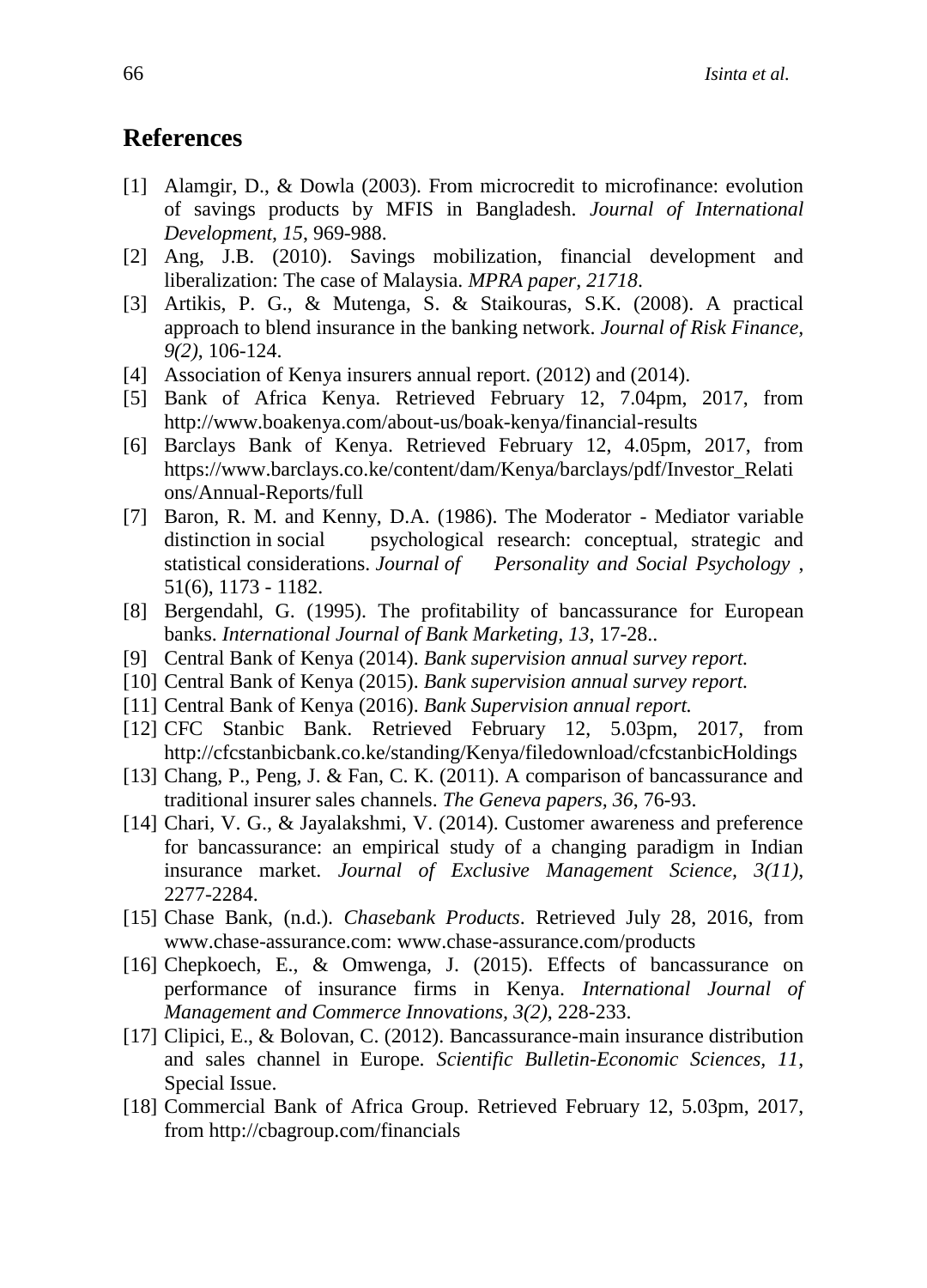- [19] Consolidated Bank. Retrieved February 13, 11.53am, 2017, from http://consolidated-bank.com/financial-reports-and-statements.php
- [20] Cronbach, L. J., & Shavelson, R. J. (2004). My current thoughts on coefficient alpha and successor procedures. *Eduational and Psychological measurements, 64(3)*, 391-418.
- [21] Cybo-Ottone, A., & Murgia, M. (2000). Mergers and shareholder wealth in European banking. *Journal of Banking and Finance, 24*, 831-859.
- [22] DeYoung, R., & Hunter, W. C. (2003). *Deregulation, the internet and the competitive viability of large banks and community banks, in the future of banking edition 8.* Westpot, CT.: Gup. Quorum Books.
- [23] DeYoung, R., & Rice, T. (2004). Noninterest income and financial performance at U.S. commercial banks. *The Financial Review, 39*, 101-127.
- [24] Diamond Trust Bank Kenya. Retrieved February 12, 5.40pm, 2017, from https://www.dtbk.dtbafrica.com/investors/public-documents
- [25] ECO Bank. Retrieved February 13, 10.30am, 2017, from https://www.ecobank.com/group/investor-relations/key-figures/Performance
- [26] Equity Bank Group. Retrieved February 12, 3.38pm, 2017, from https://www.equitybankgroup.com/ndex.php/files/download/798
- [27] Family Bank. Retrieved February 12, 6.30pm, 2017, from http://familybank.co.ke/wp-content/uploads/Annual-Report-Financial-Statements
- [28] Fan, C. K. & Cheng, C. (2011). An examintion of key factors influencing bancassurance success - Taiwan and Mainland China. *The service industries journal* , 31(11), 1887 - 1902.
- [29] Fields, L. P., Fraser, D.R., & Kolari, J. W. (2007). Is bancassurance a viable model for financial firms? *Journal of Risk and Insurance, 74(4)*, 777-794. BIBLIOGRAPHY \l 1033.
- [30] Gujral, M. T. (2014). An impact of bancassurance product on banking business in India- an indepth study. *Published PhD thesis. Maharaja Sayajirao University of Baroda.*
- [31] Gulf African Bank. Retrieved February 12, 6.49pm, 2017, from http://gulfafricanbank.com/phocadownload/Gulf%20African%20Bank%20A udited%20financial%20statements
- [32] Hong, J., & Lee, Y. (2012). Determinants of cross-buying intentions on banking services in collectivistic culture. *International Journal of Bank Marketing, 30(5)*, 328-358.
- [33] Housing Finance Group. Retrieved February 12, 7.18pm, 2017, from http://www.hfgroup.co.ke/about-us/financial-report
- [34] Hughes, J. (1994). *The Financial environment in retailing of financial services.* London: McGoldrick, P. J. and Greenland S. J., Mcgraw Hill.
- [35] I&M Bank. Retrieved February 12, 5.59pm, 2017, from https://www.imbank.com/wp-content/uploads/M-Bank.
- [36] Kenya Commercial Bank Banking Group. Retrieved February 12, 3.02pm, 2017, from: https://ke.kcbbankinggroup.com/media/financial\_reports/KCB\_IB\_2015\_full\_2.pdf.